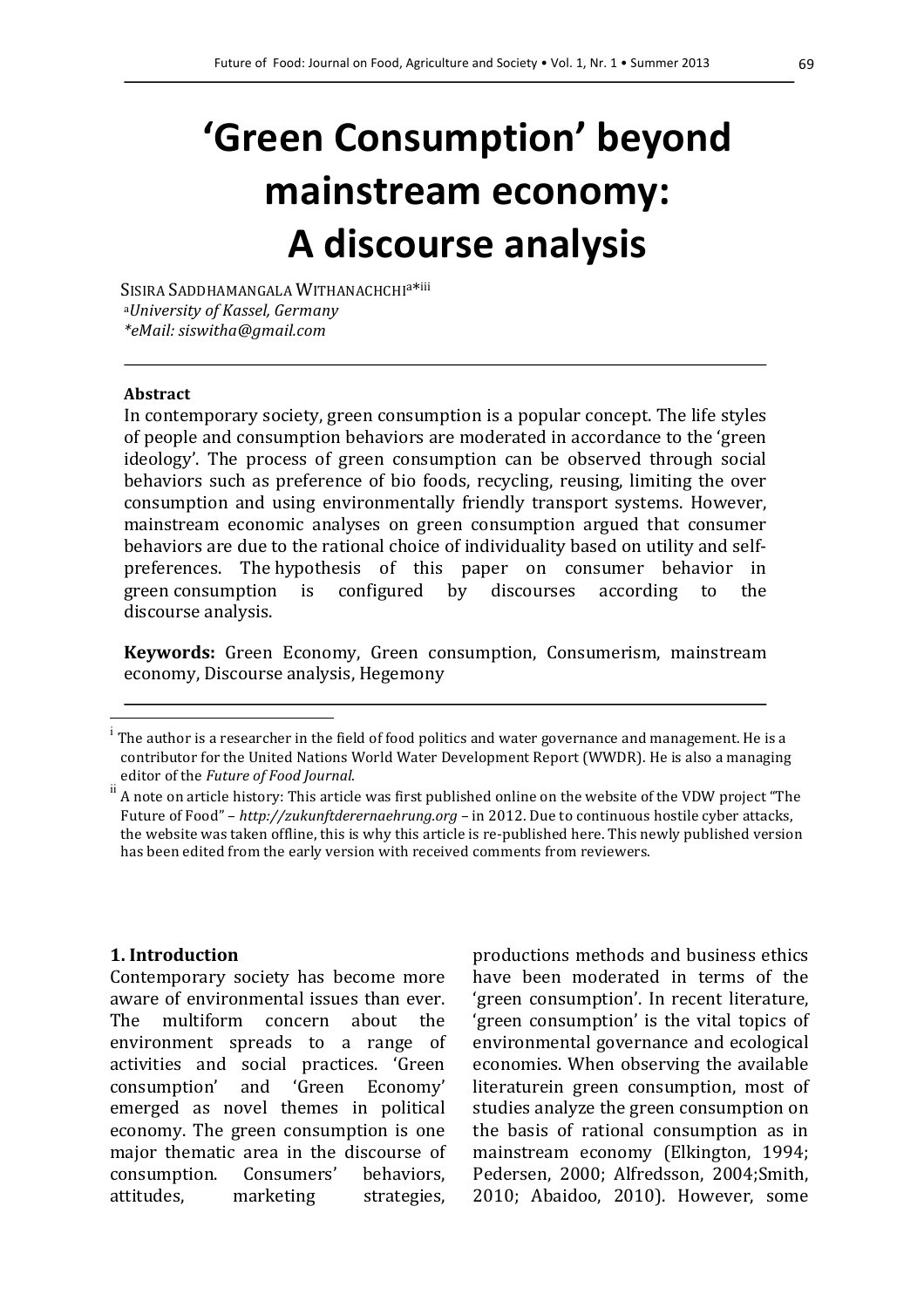literature refers to the critical approach to analyze the green consumption (Andrew et al, 2005; Connoly and Prothero, 2008; Turner 2010; Mansvelt and Robinson, 2011).

Literatures which theoretically based on the mainstream economic argument focuses the green consumption and consumer behavior in the glance of the rational choice theory.Consumers are identified in the mainstream economy as a rational individual based on the logic of consumption as rational decision making process. Milton Friedman (1957) explains that the consumption depends on the individuals' preferences and restrictions which are based on the assumption that eachindividualat every time is achieving the best option from their selection (Friedman, 1957).RetoFoellmi (2005) denotes that economic activities such as production and consumption, finally, decide on the individual needs and individual desires (Foellmi, 2005). The rational choice theory presumes that choices of buyers and sellers in market are configured by particular assumptions: consumers are aware ofa set of alternative choices which can be easily moved between those preferences, consumers are independently without any exterior influence about their choices and responsive to utility function which refers the marginal utility that the marginal utility is gradually decreasing in order to consumption (Green, 2002). Mark Irving Lichbach by examining in ontology of rational choice theory explains that social outcomes are the unintended consequences of intentional human action which are driven through invisible hand of rationality. Moreover, in the anatomization of institutions and formation asociety or economy, rationalistic ontology is that patterns of individual behavior on rational choice design the institutions (Lichbach, 2003). The ontology of rational choice theory is critically questioned in discourse theory.

The discourse analysis examines that consumption is also a social construction of identities by reflective discourse practices (Fairclough et al., 1997). The consumption is a divergence subject that is oriented in terms of the positional characteristics which are given by discourses. A rational person who is independence from the structure as in realist theory is refused by the structuralisms and post structuralism. Especially, the position of the post structuralism argument is that no coherent subject as well as no coherent structure exist (Wullweber and Scherrer, 2010).

The purpose of this paper is to critically examine the base line argument in mainstream economic that is rational individual consumer in consumption process. This study is scrutinized the green consumption as the case study by applying discourse analysis. In that analysis, it will address the research questions: "how consumers can name into nomenclatureas rational individual?", "Is it green consumption a normative configuration of individual behavior?" This paper is organized as follows: the first section is dedicated to briefly examining the existing literature on green consumption. Under the theoretical framework, the second section with three subsections will present the basis of the argument by illustrating main analytical tools and logics in discourse analysis, mainlyfocussing on innovative contributions into discourse theory by Ernesto Laclau and Chantal Mouffe. The discourse analysis of green consumption with critical examination of mainstream economic arguments is analyzed in the third section. The research paper concludes with a brief summary of the findings.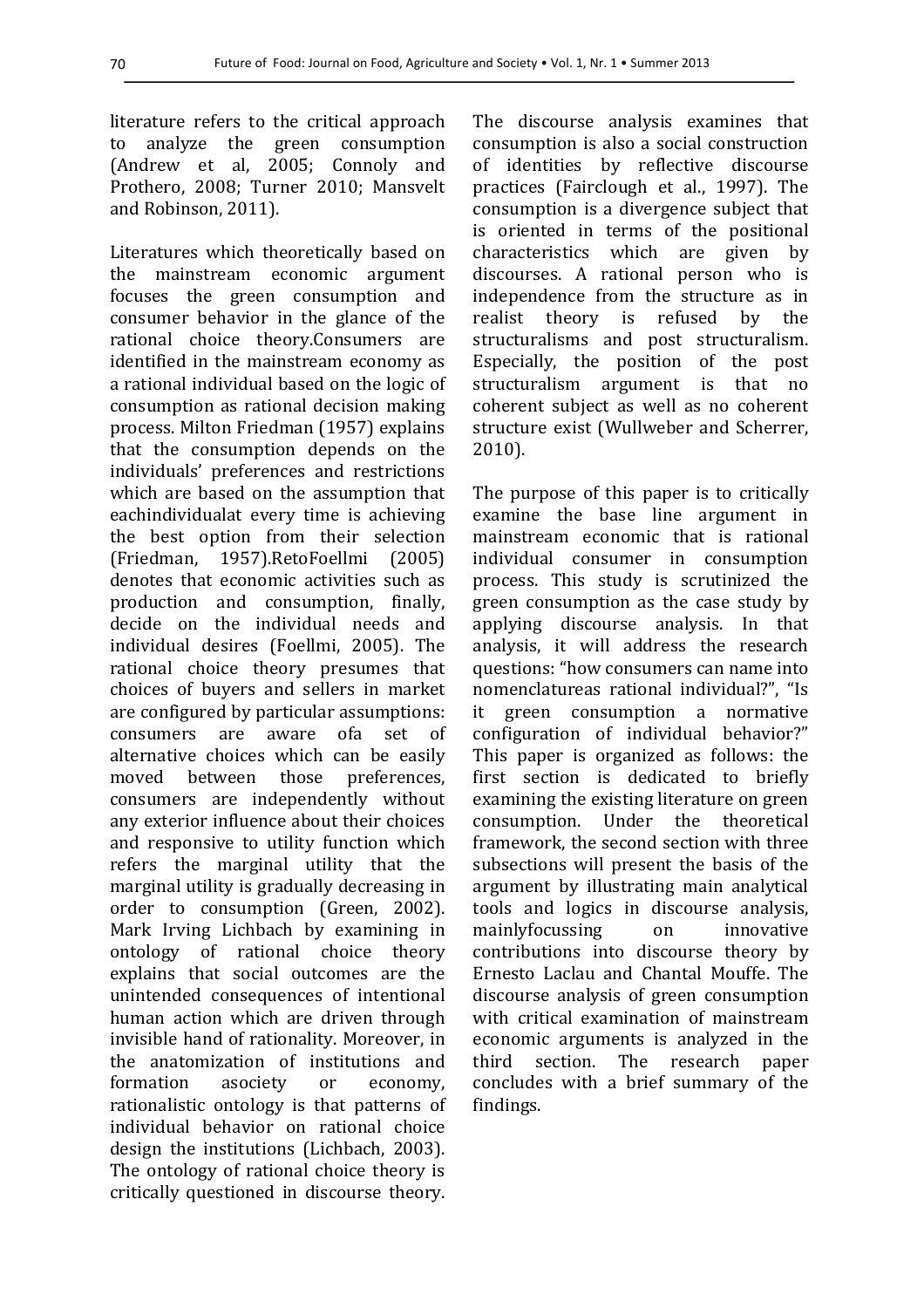## 1.1 Green consumption and consumer **behavior: mainstream economic argument**

Green consumption has been defined with reference to the natural science phenomenon. E.C Alfredsson (2004) explains that green consumption relevance to the scientific indication which is energy usage and  $CO<sub>2</sub>$  emission. The green consumption spreads over the institutional arrangements to individual behavioral changes. Alfredsson identify four categories in the definition of green consumption. Travel, housing and food are considered the first three categories. In the forth category called 'green scenario' is included above three categories (Alfredsson, 2004).These categories illustrate the framework of environmental friendly behavior of consumer. For instance, the 'green diet' concept, one of key theme for  $CO<sub>2</sub>$ emission reduction, is promoted by Scandinavia countries as major policy implementation on national level for training environmental friendly consumers (Alfredsson, 2004). The organic farm production and bio-food consumption, and CO2 emission low energy usage are illustrious consumption patterns in 'green consumption' (Pedersen, 2000).

Within the last thirty years, the concern on market and economy has dramatically changed. Ken Peattie and Martin Charter (1992) show the transformation of market outlook from 1970s to 1990s. In 1970s, there was the concern about environmental issues on the emphasis as 'environmental problems on market' with focus of local problems such as pollution. Also, the connectivity between environment and business was negative effects. After 1990s, the paradigm was changed into 'green' with boarder systematical issues such as politics, economic and legal with focus on global scale. The interrelationship between the economy, society and the environment is

designed market oriented patter in environmental protection through concept of 'green'. Moreover, Peattie and Charter allude that this transformation is a reason to change the key concepts in marketing concept with new products styles (bio products), sustainable market concept and eco-friendly auditing system (Peattie and Charter, 1992). Primarily based on the John Elkington and Julia Hailes's 'the Green Consumer Guide'  $(1988)$ , the green consumerism is defined as follow:

"[the]......use of individual consumer power to promote less environmentally damaging consumption, while still satisfying consumer wants and needs" (Charter et al., 2002:10).

In other words, this quotation indicates that green consumption rely on individual consumer behaviors' on the rational decision. 

The existing literatures on green consumption and consumerism approximately signify the individual consumer and social value which indicate altruism on environment in the policy framework. To John Connolly and Andrea Prothero (2008), environmentally friendly normative characteristic as the momentums in the consumer culture impacts on the environmental and economic reform in the western societies and supra-national bodies such as European Union. The concept Consumer voluntary engagement in consumer practices is identified as the core of in marketing system adjustment, academic reorientation on green consumption and political decision making mechanism (Connolly and Prothero, 2008). The main argument of the study traces out that green consumption as the continuation of green subjectivity which emphasizes the individual responsibility on environmental risk through individualization (Connolly and Prothero, 2008). If Connolly and Prothero mention about the political, social and cultural condition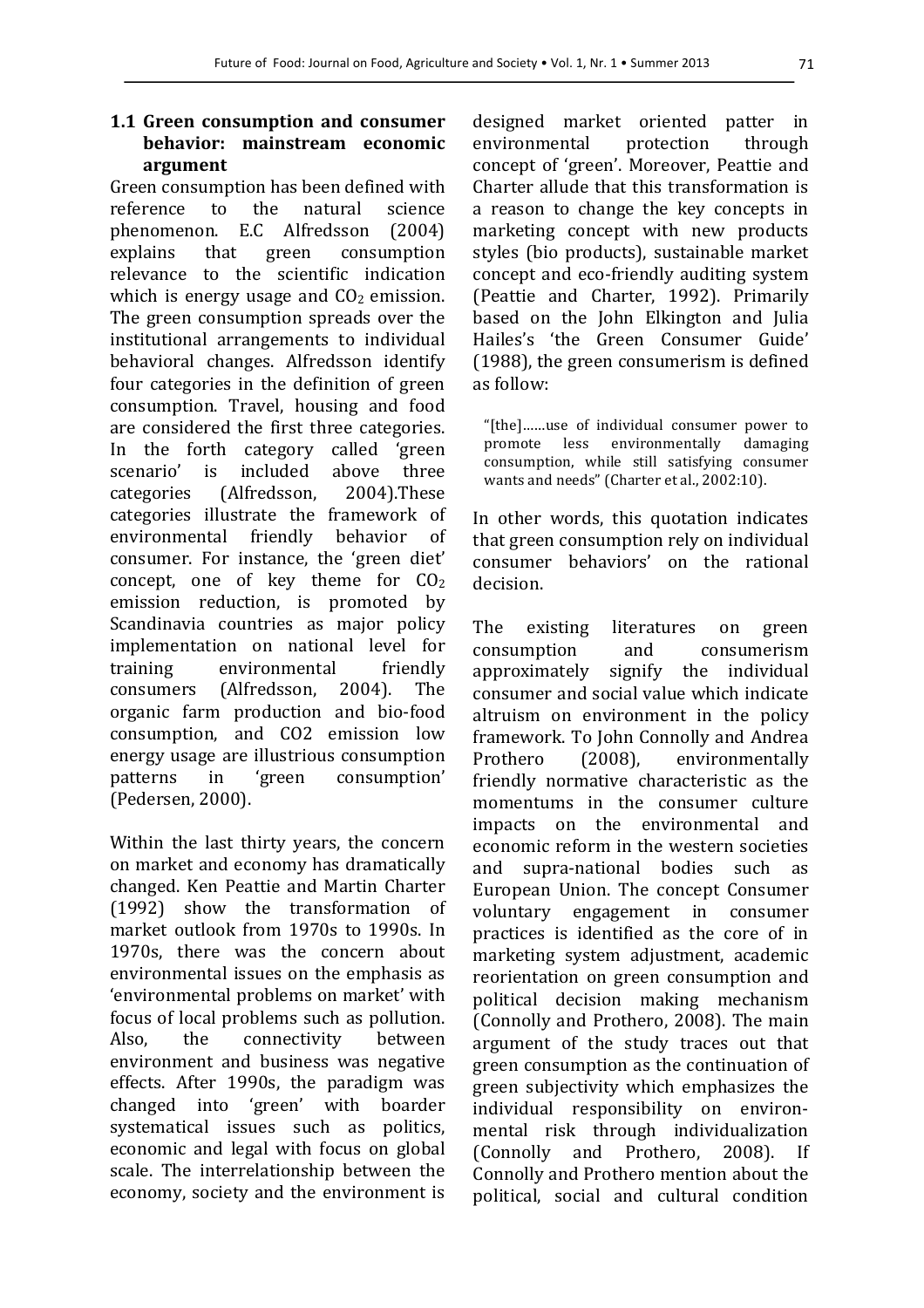which would be impact on 'green' consumer practices, based on the theories of reflective modernization, the conclusion of the argument underlines the importance of individual behavior and their norms of environmental protection and preservation which are inbuilt self consciousness (Connolly and Prothero 2008:128- 142). They assume that individual responsibilities which are examined through case studies are the real for people.

Rexford Abaidoo (2010) on his study refers to the 'go green' and rational electric consumer that indicates the adoption of process describes that consumption pattern moderation is regarding on the environmental friendly energy usage (Abaidoo, 2010). The main hypothesis is that consumers are always rational individuals who consume goods and services in order to fulfill their preferences (Abaidoo, 2010). The 'green' electric energy consumers are willing to pay for green source energy on the rationality of transitive preferences and maximization of utility. The failure of the system which cannot participate in consumers into green consumption of electricity is the lacuna of government policies. The structural adjustment of the macro economy would proceed with respect to the rational individual consumer. Just as, in reference to the electric consumption, Lene H. Pedersen describes that the behavior of consumers in green consumption based on certain social norms on energy conservation (Pedersen, 2000).

Andrew Glig et al. (2005) analyze the dichotomy of green consumption and sustainable consumption with a focus on a 'new life style' of consumers that adapt new purchasing styles. Especially, this analysis mentions the relation of language and social behavior of consumers in the transformation of 'green' to 'sustainability' (Andrew et al., 2005). In the

analytical part, by using this finding, authors connect the characteristic of individual consumer behavior with green consumption. 

## 1.2 Discourse and Discourse analysis: **theoretical framework**

Discourse analysis is considered as a prominent approach in post structuralism. Generally, discourse analysis is a frequent application in linguistic analyses which have been utilized to analyze the activities and subject matters in diverse linguistic disciplines such as sociolinguistic, psycholinguistic with different phases of discourse (Brown and Yule, 1991). Some scholars apply discourse analysis as a research tool in political, economic and sociological studies (Hastings, 2000; Howarth and Stavrakakis, 2000; Burgos, 2000).

Barbara Johnstone (2002) explains why it is called discourse analysis rather than saying "discourseology" or "discourse criticism" or "discourseography". For clarifying this fundamental question, Johnstone ascribes the chemical analysis that highlights two important characteristics. Firstly, discourse analysis is a methodology that examines the explicit way. Secondly, discourse analysis based on inquiring a particular research question. Furthermore, in the explanation on different between linguistic and other discourse analysis, Johnstone points out that linguistic discourse analysis refers to the language structure, change and acquisitions. Critical Interdisciplinary research questions are the main methodology with questioning the social roles and relations, communications, identity and power relations in other discourse analysis. (Johnstone, 2002). David Howarth and Yannis Stavrakakis  $(2000)$  portray discourse analysis as the practice of analyzing empirical raw material and information as discursive forms. For this analysis, linguistic and non-linguistic elements are considered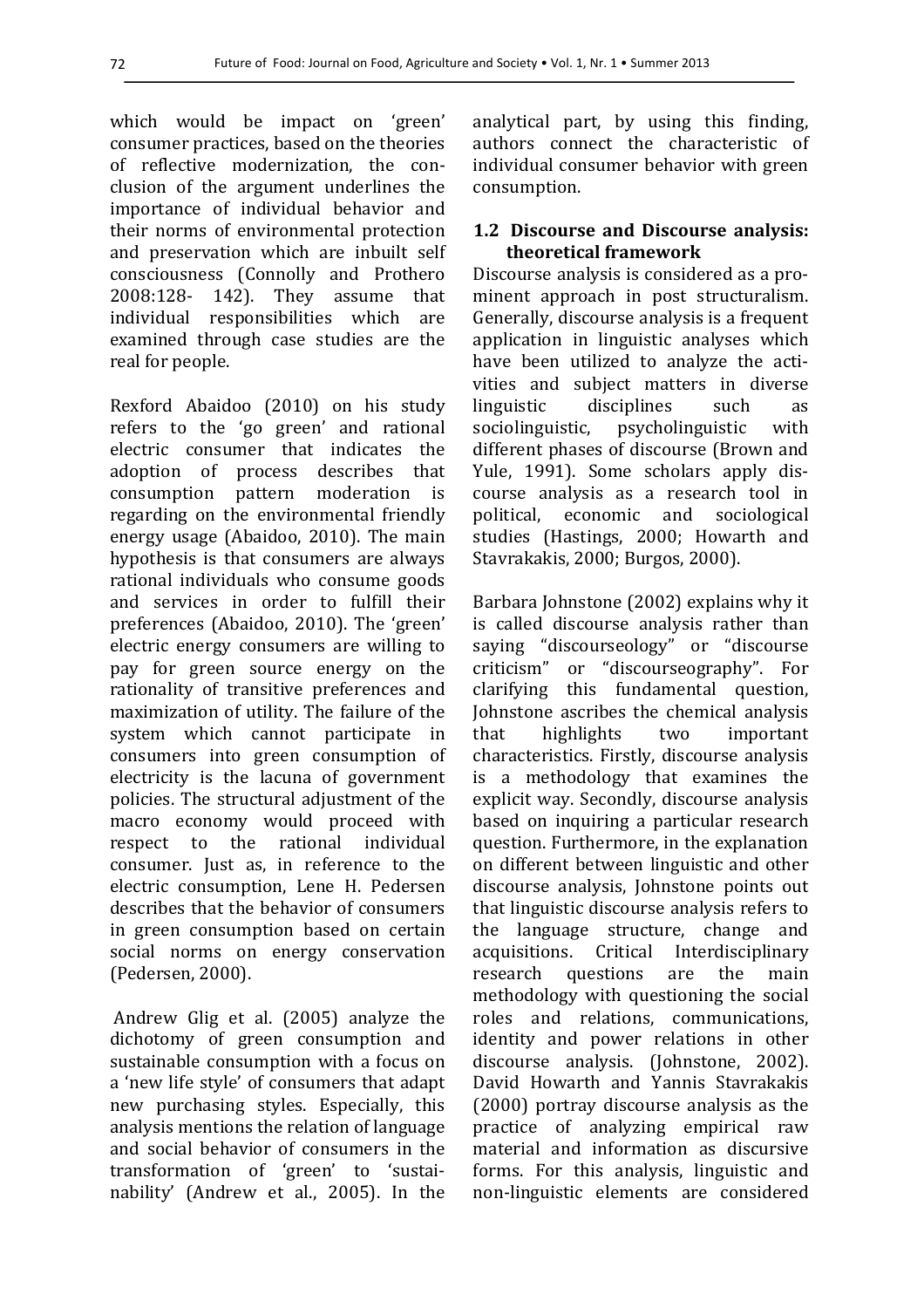(Howarth and Stavrakakis, 2000). Philip Macnaghten (1993) alludes that discourse analysis is the process of disentanglement of the discourses which is constituted the socially constructive or constructed nature of reality by discourses (Macnaghten, 1993). In referring Laclau and Mouffe, discourse analysis is the mapping out the discourses through four basic analytical tools and logics of discourse theory.

#### **1.2.1 Four basic analytical tools**

In concept of identity of discourse analysis, Laclau and Mouffe's arguments are centered on four basic analytical tools. They are *elements, articulation, moments,* and *nodal points*. Ernest Laclau and Chantal Mouffe, (1985) define *articulation*  as any practice which constitutes a relation among elements. This articulation causes to modify the identity of elements (Laclau and Mouffe, 1985). In other words, all identities are originated by the articulation or re articulation of signifying elements (Howarth and Stavrakakis, 2000). On that rationality, discourse is defined as the structured totality of articulatory practices (Laclau and Mouffe, 1985). The intention is to indicate that discourse is not a practice intrinsically. The practices consist in a discursive setting rather than determine detaching from discourses (Andersen, 2003). 

The *elements* are not discursively articulated. On the other hand, elements are called as floating signifiers which cannot articulate completely into discursive field (Laclau and Mouffe, 1985). The different positions which articulated in discourse are named as *moments*. Here, all signs in a discourse are called as *moments*  (Laclau and Mouffe, 1985). The meanings of *moments* are dissimilar from one another in accordance to 'positional differences'. Marianne Jørgensen and Louise Phillips  $(2002)$  argue that the meaning of signs as

moments is decided upon the relation to other signs within discourse (Jørgensen and Phillips, 2002). In the articulated discursive totality, '*elements*  has been reduced to a moments of that totality' (Laclau and Mouffe, 1985). However, Laclau and Mouffe argue that the transformation of *elements* to *moments* is never accomplished completely. They explained this incapability by applying the tool *nodal points* (Laclau and Mouffe, 1985). In referring the Jacques Derrida's view, Niels Andersen (2003) explains that every discourse has a point of reference or center of discourse that originate the positional meaning for signs as moments. This center is constantly within discourse. Laclau and Mouffe explain Derrida's idea moreover through the idea of *nodal points*. The *nodal point* is contained in the practice of articulation (Andersen, 2003). The nodal point is a privileged sign which other signs are ordered and gained meanings (Jørgensen and Phillips, 2002). The discourse is constituted thorough this partially fixed of meaning circumference to nodal points (Laclau and Mouffe, 1985). The certain nodal point in particular discursive field is impact on conversion elements into internal moments of different context (Howarth and Stavrakakis, 2000). These analytical tools of discourse theory of Laclau and Mouffe assist to analyze discourses.

#### **1.2.2** Logics of discourse analysis

Laclau and Mouffe have differentiated the 'discourse' and the 'field of discursivity'. As mentioned above, discourse indicates the partial fixation of meaning. The field of discursivity means the surplus of meaning of articulated practices which are exterior to the considered discourse. Simply, all potentialities of meaning of objects which are ejected out from discourse belong to the 'field of discursivity'. This exclusion from a particular discourse is concerning to construct a 'unified system of meaning' (Jørgensen and Phillips, 2002). For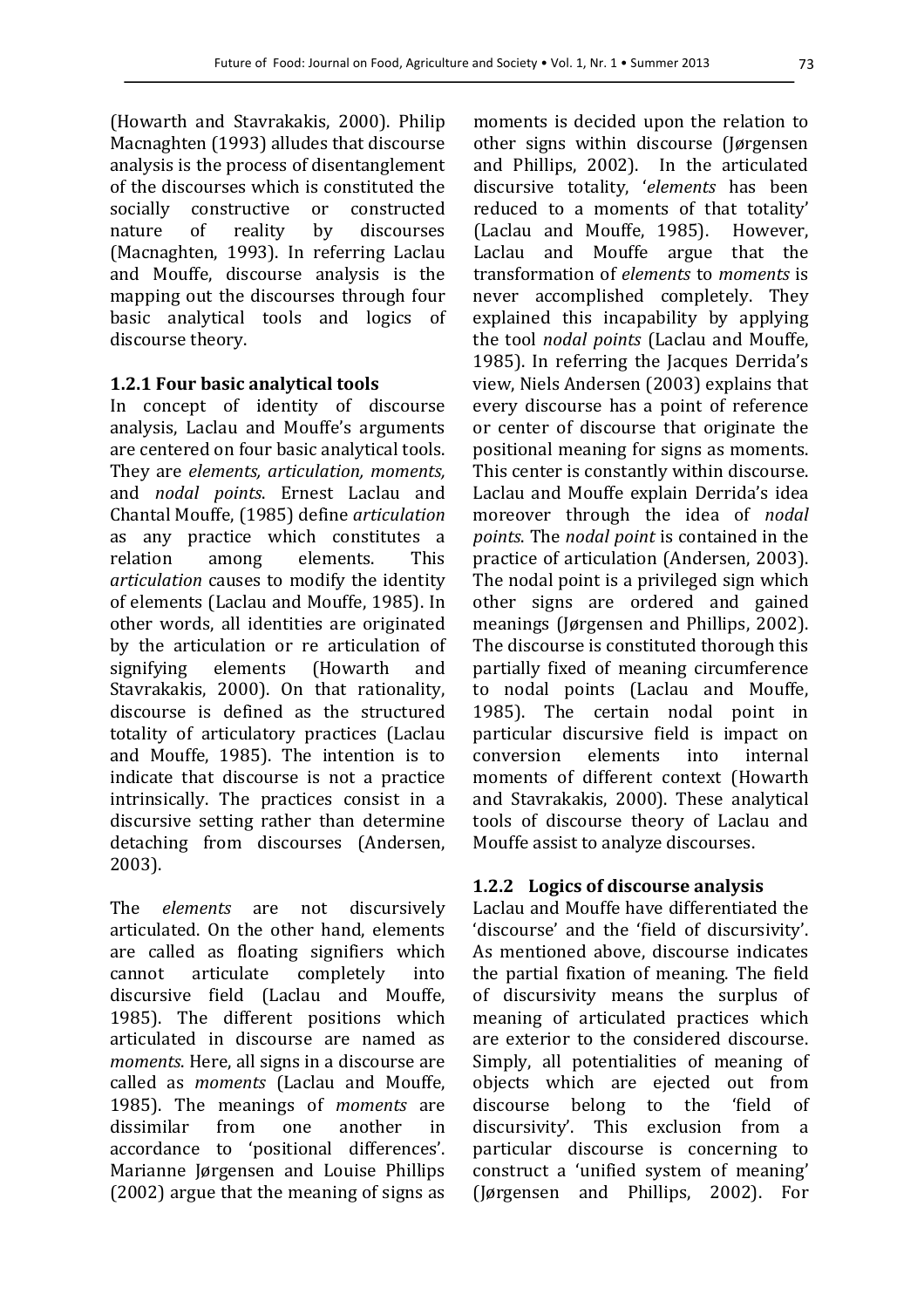instance, the 'bus' as an object belongs to the field of discursivity in 'literacy discourse'. The term 'order of discourse' illustrates a social space that emerges when different discourses in same realm attempt to constitute or establish the meaning. This term refers the area of discursive conflict. Laclau and Mouffe's applications of '*hegemony*' and '*antagonism*' in the discourse theory represent this area of discursive conflict -'order of discourse' (Jørgensen and Phillips, 2002). The '*hegemony*' refers in the discourse theory the closure of the conflict through a disarticulation of the frontiers between discourses. The term '*antagonism*' in Laclau and Mouffe's analysis denotes '*the open conflict between the different discourses in a particular order of discourse*' (Jørgensen and Phillips, 2002).

According to Antonio Gramsci, hegemony is the process of establishing the existence of predominance by the social class through expanding their political, intellectual, economic control and moral view through 'culture' and 'common sense' over whole society (Jacobitti 1980:66). Laclau and Mouffe advance the Gramsci's concept of hegemony by deconstructing the essentialist assumptions such as class based analysis towards dynamic of articulation (Sutherland, 2005). Laclau and Mouffe critically examine the Gramscian implication '*historic bloc*' through *historico-discursive formation* and the capability of entire articulation through widening hegemony in a field of discursivity (Laclau and Mouffe, 1985). Laclau and Mouffe define the 'historic bloc' as the hegemonic formation which indicates 'a social and political space relatively unified through nodal points and *tendentially* relational identities' (Laclau and Mouffe 1985). Joscha Wullweber and Christoph Scherrer  $(2010)$  explain that hegemony is a social relationship and also, an expanding discourse by excluding of competing discursive elements (Wullweber and Scherrer, 2010). Laclau and Mouffe applied the concept of hegemony to figure out the political constitution of the social. The ontological assumption of their discourse theory is that the obtaining meanings are only within a specific discourse thorough articulation of elements into moments. Thus, the acquiring of a hegemonic position in the course of the articulation is the purpose of the discourses (Beverungen 2006). Thus, Laclau and Mouffe analyze the hegemonic practice in the general field of *articulatory* practices. The hegemonic articulation should achieve a considerable *articulatory*  moment thorough confronting the antagonistic *articulatory* practices. Hence, the hegemonic articulation confronts antagonisms which presume the phenomena of equivalence and effect of frontiers that divide antagonistic forces. Thus, Laclau and Mouffe identify the occurrence of antagonistic forces and instability of the frontiers as two conditions for hegemonic articulation (Laclau and Mouffe 1985). These two areas explain the hegemonic practices in the logic of hegemony (Howarth and Stavrakakis 2000).

The subjects have different identities in the same social domain whereas those are not opposite each other (Jørgensen and Phillips 2002). Jørgensen and Phillips argues that when it happen antagonism of identities, individual discourses excluded each of them for partially fixity of meaning as the position of contingency noticeable (Jørgensen and Phillips 2002). Moreover, in refereeing to Laclau and Mouffe, '*hegemonic intervention'* as the process that befall in antagonistic terrain articulate the uncertainly of meaning through applying forces, antagonism will absorb (Laclau and Mouffe, 1985). Under those circumstances, it is clearly explained that hegemonic intervention captures the fixation of elements in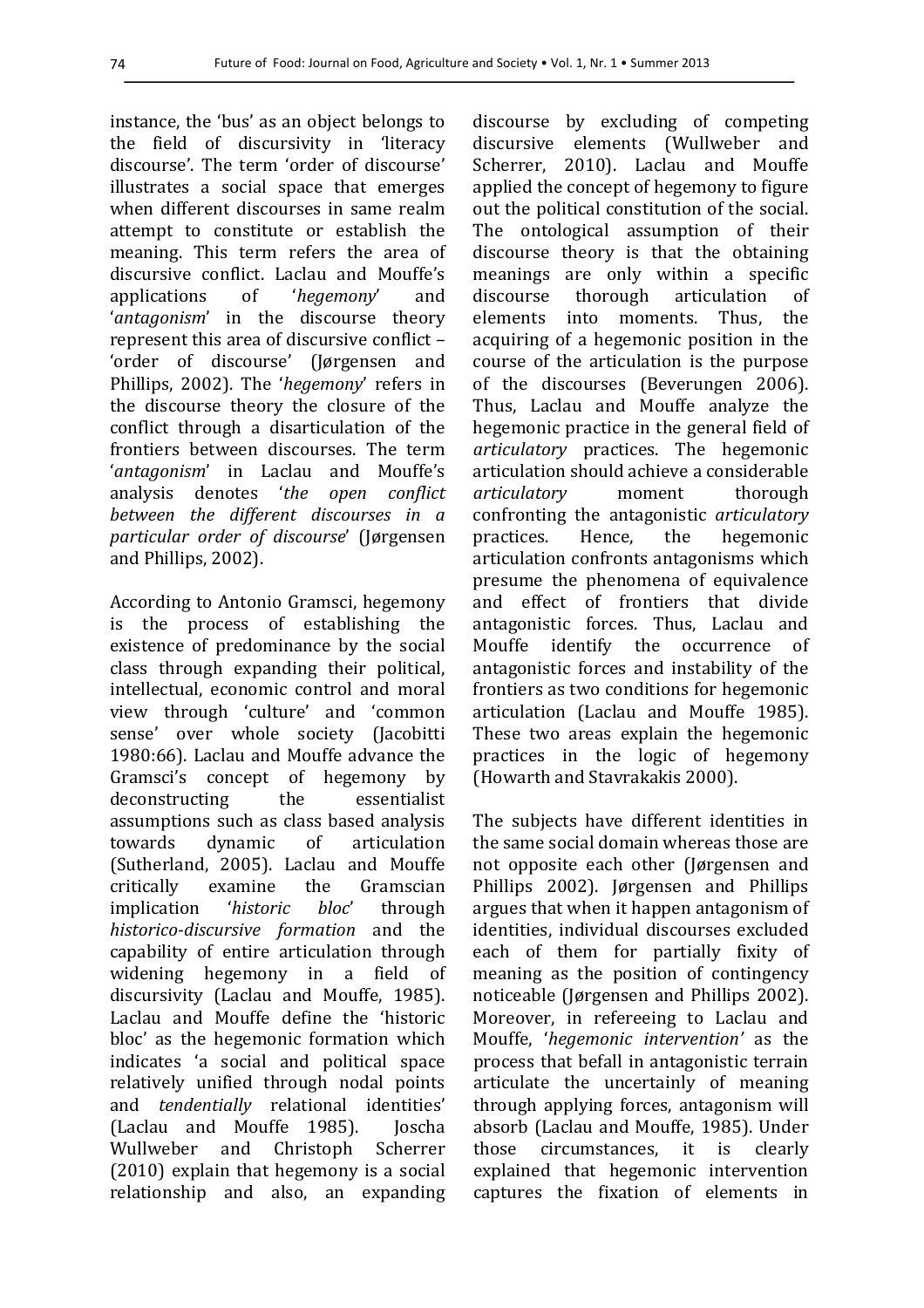moments by break up antagonistic relations. However, if discourse and hegemony is equal in terms of the fixation of elements of moments, noticeably, the different between discourse and hegemony is optimal, because the fixation of meaning constitutes across discourses by colliding antagonistic relations. However, it is considered that to be successful hegemonic intervention, one discourse would dominate though dissolving antagonism (Jørgensen and Phillips, 2002). In reference to Laclau and Mouffe's example myths and social imaginaries, Howarth and Stavrakakis  $(2000)$  show that myths are regarded as structural dislocations which construct new spaces of representation through the hegemonic re-articulation of dislocated elements. Thereafter, myths transferred into the social imaginary, in Laclau and Mouffe's term, 'horizon', when it is neutralizing social dislocations and the social demands (Howarth, and Stavrakakis, 2000). Laclau applied this discourse analysis in his thesis 'Beyond Emancipation' (1992), to examine the concepts of universality which is propagated in Christian eschatology and particularity. The 'universal' has no its own content meaning as a signifier. Thus, its meaning is constructed conversely to the content of '*particular'* in terms of antagonistic relation or hegemonic operation. This is an *empty signifier* (Laclau, 1992). The logic of discursive structuration is advanced through moderating the 'concept of empty signifier' by Laclau. Laclau defines an *empty signifier* as 'a signifier without a signified' (Laclau, 1996). Furthermore, by advancing Saussure's idea of language as system of signifiers, he describes that the empty signifier as absence of totality which is unreachable because of the systemic effects of the unstable compromise between equivalence and differences (Laclau, 1996). Therefore, the meaning of empty signifiers would depend on self interpretation or self understanding of the context, because of the plurality of significations as result of variability, nonexistence or no specific. Thus, the articulation of a discourse should have to occur around an empty signifier as the nodal point. Accordingly, the emptiness of a nodal point is fundamental factor for its 'hegemonic success' (Howarth and Stavrakakis, 2000).

The logic of equivalence and difference is an explanation of the impact on antagonistic relations to the discursive system. The purpose of the logic equivalence is that construct 'equal identities' which stand against a particular a discursive system (Howarth, and Stavrakakis 2000: 16). Andersen describes that there is positive correlation between the potentiality of compatibility of elements and the articulation of equivalence between elements (Andersen 2003:60). Laclau and Mouffe explain that relation of equivalence avert the closure that mean 'specificity of each position should be dissolved'. Hence, logic of equivalence undermines the disparity of moments by obtaining 'the floating character of an elements'. The context is given a 'second meaning' through logic of equivalence (Laclau and Mouffe, 1985). If it has differential identities for elements, the hegemonic articulation could equalize the positive determinations. The process of equivalence is constructed within a particular discourse. However, Laclau and Mouffe mention the captivating of all positive determination against a specific discursive system not a construction of a 'system of positive differential position' in terms of negative relation (Laclau and Mouffe, 1985).

On contrary to logic of equivalence which is construct the 'antagonistic poles', the logic of difference explains the process which enervate the 'antagonistic polarity'. In other words, logic of differences expand the system of differences by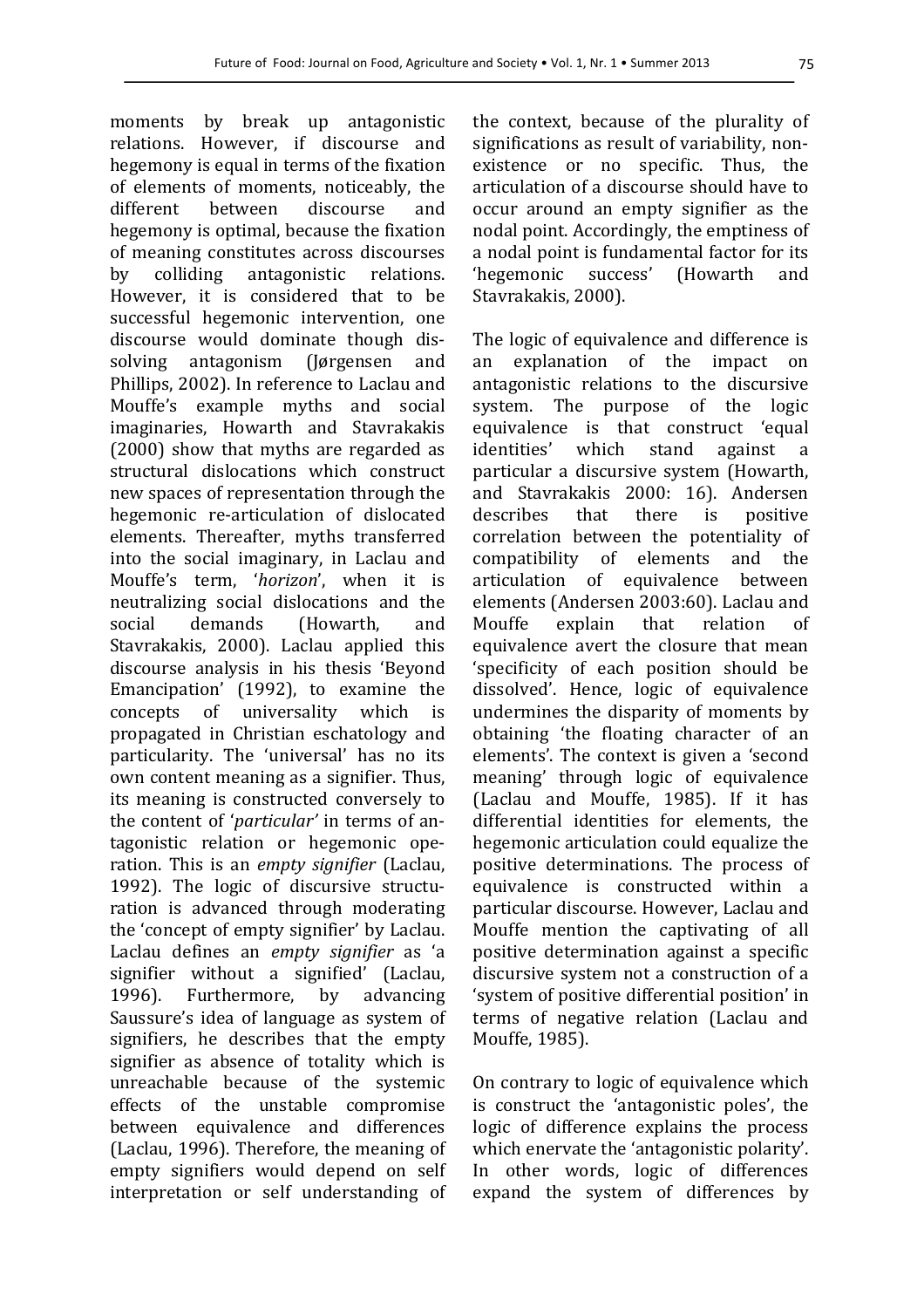integrating the 'disarticulated elements into an expanding order' (Howarth and Stavrakakis, 2000). Laclau and Mouffe allude that in logic of difference means the 'breaking the system of equivalence' through transforming objective differences by relocating the antagonism in the system (Laclau and Mouffe, 1985).

## **1.3** The discourse analysis on 'Green **consumption'**

The significance of the term 'green' is determined by the particular social context which creates and uses it. Yannis Stavrakakis (1997) argues that the 'Green ideology is the certain political project which origin in the Western politics. In reference to R. Eckersly (1992), Stavrakakis reports that the 'Green' symbolizes the new political force which opposes technocratic environmentalism that is the reliance on technology alone to address environmental degradation (Stavrakakis, 1997). John Dryzek (1997) demonstrates the environmental discourses as the deliberation of environmental policies and politics (Dryzek, 1997). Since 1970s, environmental activists turned more towards the radical sides of the environmental movements. The foundation of the 'Greenpeace movements' in 1971 was the anti-nuclear policy of the USA which was formed by a small group of activist (Greenpeace,  $2011$ ). In the context, it is clear that the 'green' is a socially constructed meaning rather than a neutral signification.

The term 'green' can also be analyzed as an empty signifier. The absence of totality in the discourse is due the equivalences and differences causing a systemic effect of uncertainty. Therefore, because of the lack of clarity and the widespread use of the term, the given meanings for 'green' are different from context to context. For example, political parties bestow the 'green' as title to the party names such as 'green party' (many countries in the Europe) or 'green democrats (Hungary).

With reference to the Carolyn Merchant study on the Green Politics (1992), Stavrakakis explains clearly that Green Parties agendas and manifestations are concerned more with grassroots democracy, social justice, non-violence, decentralization, community based economies than actual environmental topics (Stavrakakis, 1997).

There was 'order of discourse' before 1980s that refers to the social space between the green discourse and the discourse of consumption. These different discourses in the same realm attempt to constitute or establish the meaning in late 1980s. An important factor is the merging of the two discourses; green discourse and discourse of consumption. Rita Turner (2010) notes 'green' as the as the components of the discourse of consumption (Turner, 2010). In late 1980s, it was observed, in the ideology of green converts as the '*privileged empty signifier*' or the *nodal point*  of the discourse of consumption. Sandy Irvine  $(1989)$  indicates that if habits of buying green foods have been a long term tradition, the green consumption was popularized after the British company 'the Body Shop' won the award as 'Company of the year 1987'( Irvine, 1989). This commercial attention on the unpopular social practice was the triggering point of the start of green consumption. 

The ideology of 'green' could also be a hegemonic intervention in (the discourse of consumption). As mentioned previously, the ideology of 'green' as a political slogan, which was utilized by radical environmentalists and political parties, have transformed it into market and business discourses. Here, the 'green' was in the *field of discursivity* in relation to the discourse of consumption. If there were groups practicing green consumption, they were not noted as green consumers, nor were they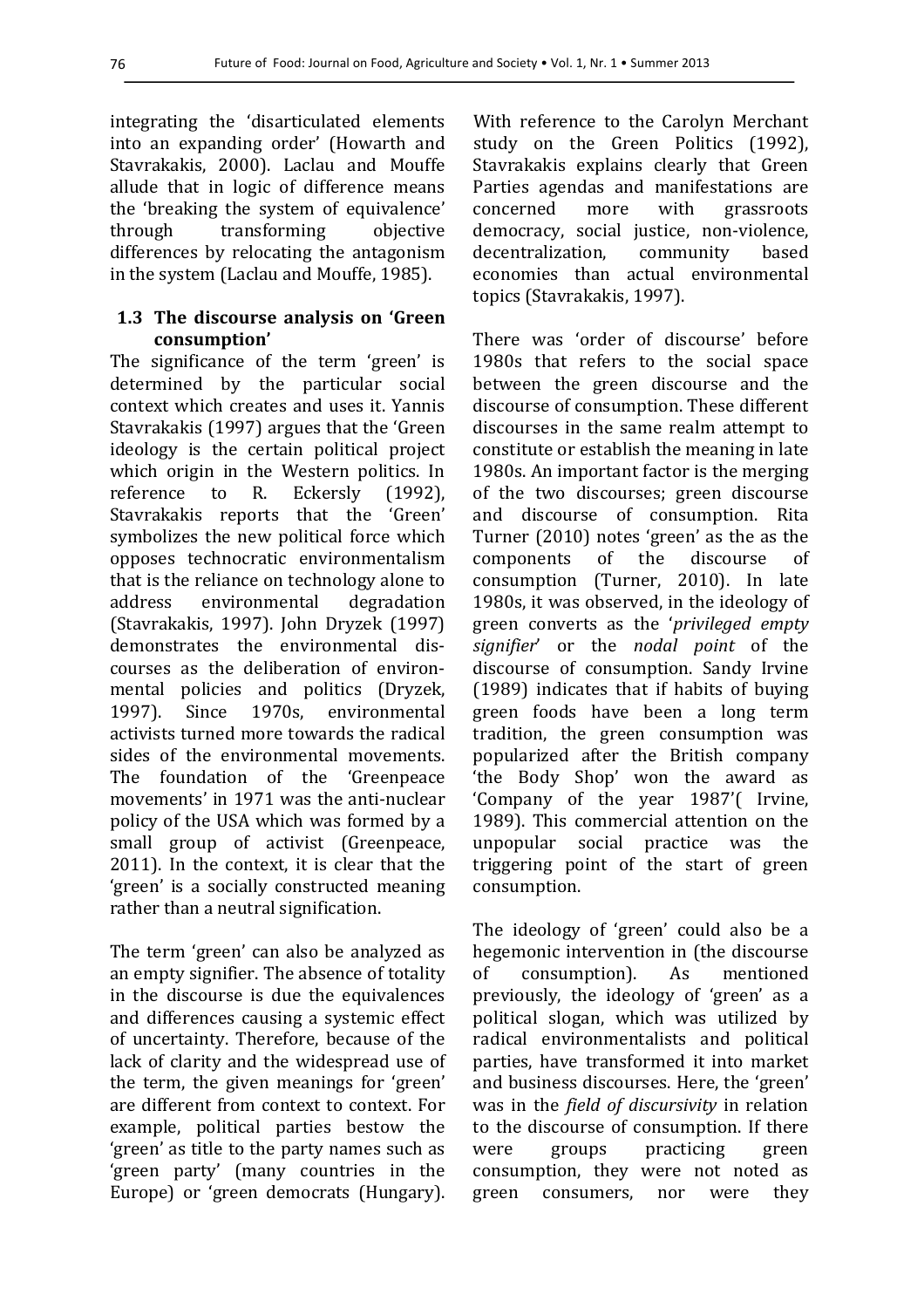considered to be as significant as the actual green consumers in the discourse. because discourse of consumption was not a response to the 'green' ideology.

These practices could capture the new positional meaning of the social context through *hegemonic intervention*  by applying market strategies and media propagation. According to the discourse analysis, the nodal point 'green' explains internal elements as internal moments in the discourse of consumption. This articulation determines meanings for the pre-existing and currently existing elements in market and economic context. The market strategies such as product, price, promotion, and distribution (Encyclopedia of Business, 2011) obtained new meaning by being applied with the *nodal point* 'green'. As the discourse theory argues, the society is never complete and the meaning of institutions, relations and subjects tend to be change. Accordingly, the consumption as the process of the identity formation and subjectivity, the human relation with commodities is restructured based on the new nodal point of that particular moment (Mansvelt and Robbins, 2011). This is can be identified as the partly fixation of meaning.

The green consumption configured as dominant material representation of a linguistic sign (Turner, 2010). Moreover, Turner argues that the term 'life style' for green consumption defines through market and political propagation. The social practices such as buying "green" products and how to be a "Green Shopper" are the new trends of the green discourse (Turner, 2010). The material representation is determined through labeling the products as a green and shops using the color 'green' to identify products and attract 'green' customers. These trends are evident in many of German supermarkets and 'bio-food' is growing in popularity amongst German

consumers which is represented clearly high demand for such products. Organic foods are classified as merit foods, which refers to the quality of production rather than the aggregate demand in market (Mann, 2003). The conceptualization of green-foods in a society, such as Germany is changing the *common sense*  about consumption of the society.

The position of the consumer is directly related to green consumption. Lowering consumption, recycling, reusing, and consuming green foods are all examples of this form (Mansvelt and Robbins. 2011), and could divide and label consumers as either an environmentally friendly or not. These divisions could indirectly moderate consumer practices or consumption patterns of people who are not involved in green consumption. In the discourse of consumption, people are acquiring meaning as consumers. Though, these consumers are not homogenous groups, because of cultural practices, historical tradition and social behaviors. However, these different identities are integrated by the weakening of their internal differences, and transform into green consumers. According to the logic equivalence, this process requires hegemonic intervention. As Maarten Hajer (1995) mentions, there would be discourse coalition which consist of '*the story line'* that produces another narration and actors who reveal this to resist the existing hegemonic discourse (Hajer 1995 in Bøgelund, 2007). The mass media, social and market agents which stand for green consumption as the actor of this hegemonic intervention use media propagation and advertisements as the technology to produce the 'story line' and therefore provide the intervention which leads to change.

### **1.4 Conclusion**

According to this discourse analysis, it can be argued that rational individuals cannot be observed in the discourse of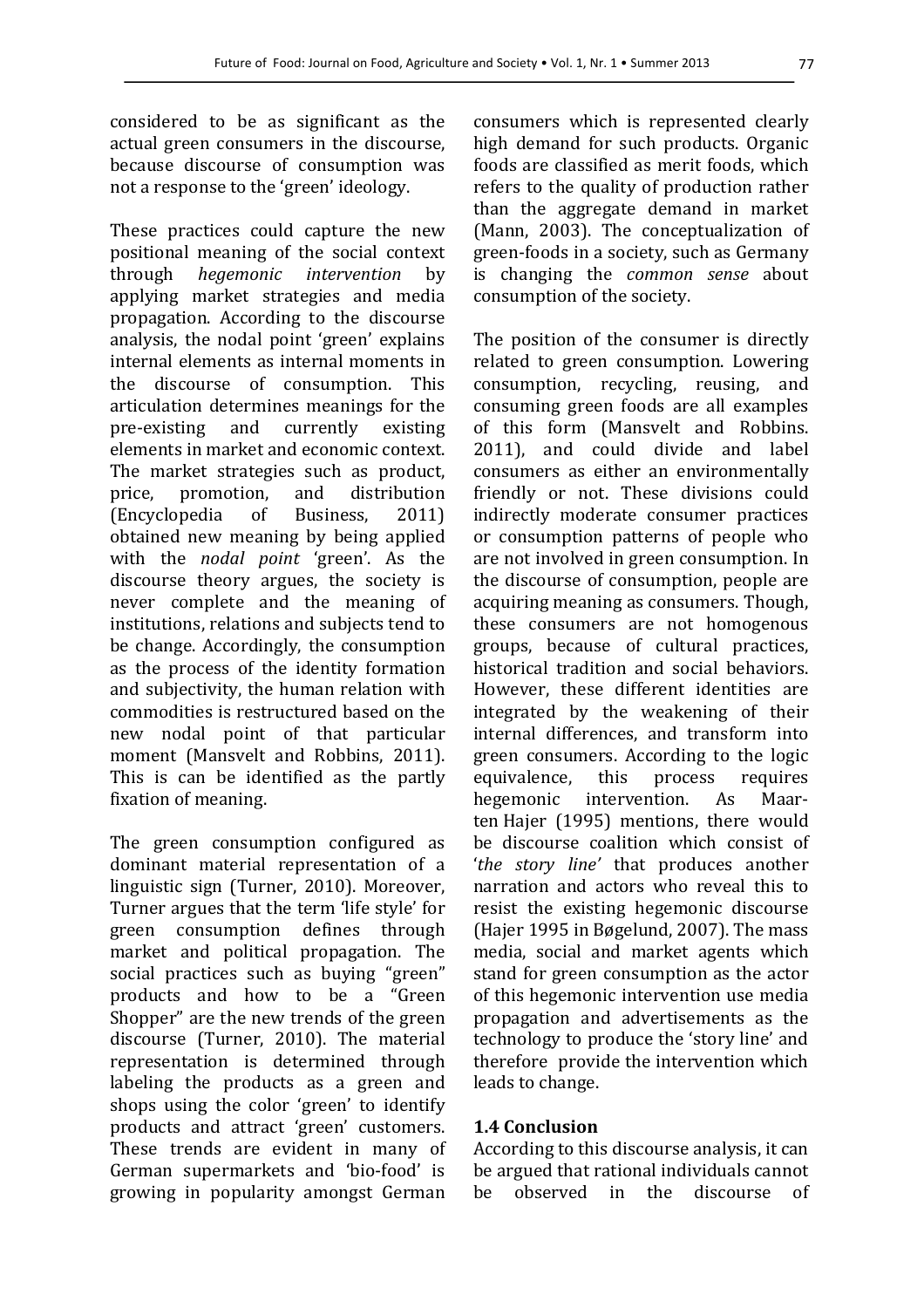consumption. The consumers' preferences are moderated by the hegemonic discourse. If mainstream economic literatures analyzed the rational choice theory, consumers' transitive preferences and maximization of utility do not exist outside of the discourses. The external truth cannot be existed; all meanings are acquiring meanings within the discourse. However, social agents are not stationary. nor can they be permanently fixed. The meanings of social agents are the origin of discourses. Thus, a green consumer in one discourse can be a harmful practitioner against environment in another. These internal paradoxes can be observed in green consumption through the discourse analysis. Also, voluntary engagements of consumers in consumer practices cannot be occur. In contrast, the consumer's behaviors are controlled by the hegemonic discourse. The tastes, preferences, perceptions are the socially constructed. The consumer culture, consumer ethics, and consumer values within green consumerism is configured by the discourse. In brief, the rational individual consumer, according to mainstream economic studies, does not

exist in the discourse analysis and there is no normative configuration of individual behavior in green consumption.

### **Acknowledgment**

First of all, irst of all, I would like to thank the Federation of German Scientists (Vereinigung Deutscher Wissenschaftler) for the opportunity to present this research paper at the International Conference- Beyond the Crossroads: New Issues, Persistent Problems, Linking food security, sustainability science and sustainability politics in Berlin, Germany and valuable comments from the experts in the audience. I am grateful to Dr. Joscha Wullweber and Prof. Dr. Dr. h.c. mult. Angelika Ploeger for their giving valuable comments. Also, I extend my humble gratitude to Laura Dubin, Sören Köpke, Timm Benjamin Schützhofer, Damien Frettsome and Siyat Gaye for their feedback. If some of their suggestions did not manage to enter the published version, it was my stubbornness rather than their acuity which is to be blamed. 

## **References**

- Abaidoo, Rexford (2010). 'If a Rational Consumer Could Choose His Own Utility Function, Would He Choose to "Go Green"?' Journal of Applied Business and *Economics*, *Vol.* 10 No. 6, pp. 44-57
- Alfredsson, E.C. (2004). "Green" consumption—no solution for climate change, *Energy*  Vol. 29.pp. 513–524
- Andersen, Niels Akerstørm (2003). *Discursive analytical strategies, understanding* Foucault, Koselleck, Laclau and Luhmann, Bristol: the Polity Press
- Beverungen, Armin (2006). Laclau, Discourse, Ideology, Centre for Philosophy and Political Economy University of Leicester pp. 1-16, available on *www.cmsorg.wikispaces.com/file/view/BeverungenLaclauIdeology.doc*  (Accessed 16 September2011)
- Bøgelund, Pia. 2007, 'Making green discourse matter in policy-making: Learning from discursive power struggles within the policy area of car taxation', *Ecological Economics* Vol.63, pp. 78-92
- Connolly, John and Prothero, Andrea. 2008, 'Green Consumption: Life-politics, risk and contradictions', *Journal of Consumer Culture*, Vol.8, No.1,pp117-145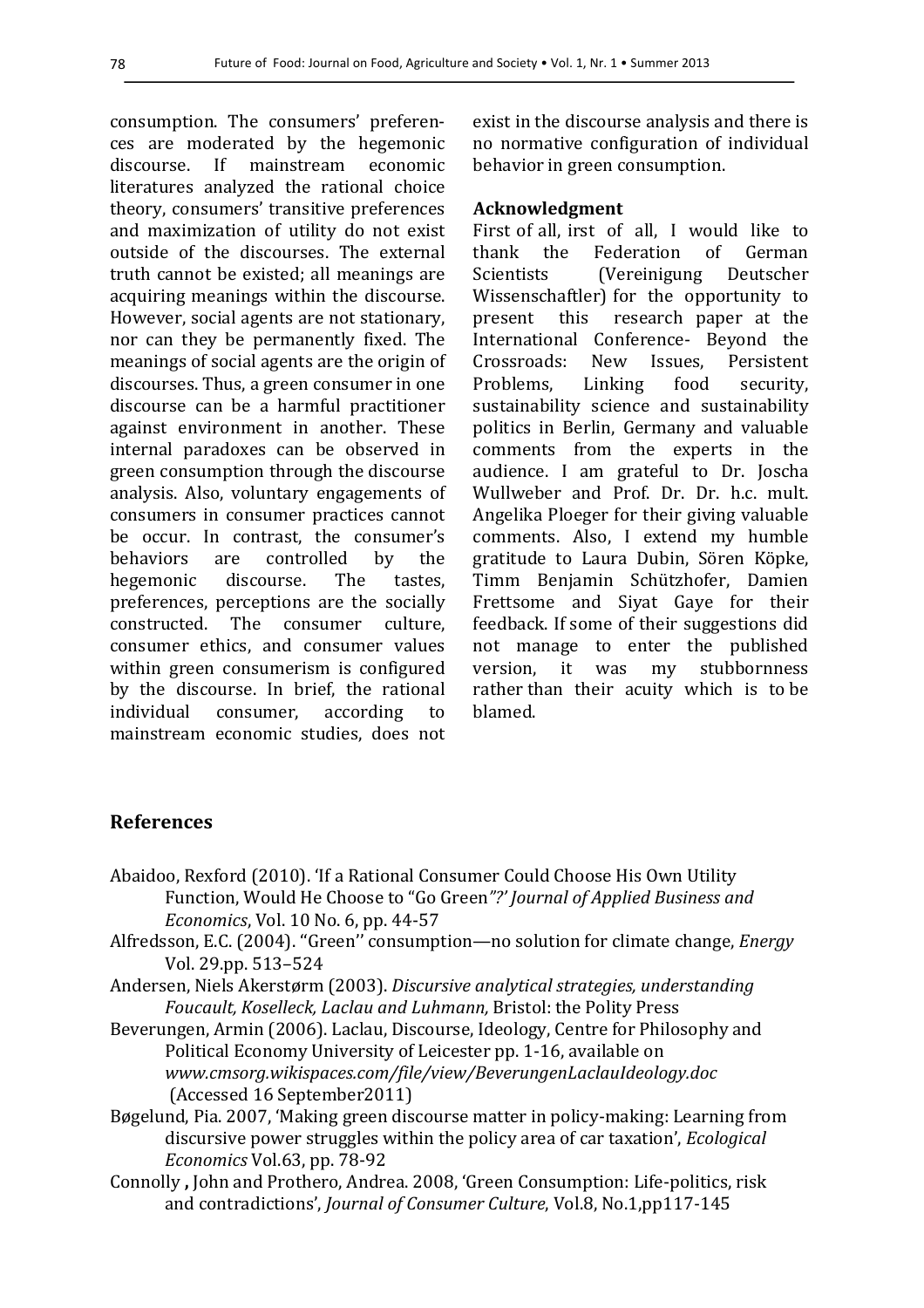| Charter, Martin, Peattie, Ken, Ottman, Jacqueline and Polonsky, Michael J. 2002, |  |
|----------------------------------------------------------------------------------|--|
| <i>Marketing and sustainability: UK: Centre for Business Relationships,</i>      |  |
| Accountability, Sustainability and Society (BRASS)                               |  |

Crystal, David.1980, *A dictionary of linguistics & phonetics*, Malden and Oxford: Blackwell Publishers

Dryzek John S. 2000, *Deliberative democracy and beyond: liberals, critics, contestations,* New York: Oxford University Press

- Dryzek, John S. 1997, *The Politics of the Earth: Environmental Discourses*, New York: Oxford University Press.
- Encyclopedia of Business  $2<sup>nd</sup>$  Edition 2011, Available on, *http://www.referenceforbusiness.com/encyclopedia/Gov-Inc/Green- Marketing.html* (Accessed 19 September 2011)
- Foellmi, Reto. 2005, *Consumption Structure and Macroeconomics: Structural Chanae* and the Relationship between Inequality and Growth, Berlin: Springer Verlag
- Fairclough, N. and Wodak, R. 1997, 'Critical discourse analysis', In: T. van Dijk (ed.), *Discourse Studies: A Multidisciplinary Introduction.* Vol. 2, London: Sage, pp. 258–84
- Friedman, Milton. 1957, *A Theory of the Consumption Function*, New Jersey: Princeton University Press
- Foucault, Michel. 2001, 'Contributions in Philosophy', Available on line *http://www.scholarcache.com/wpcontent/uploads/2011/04/Foucault-*  WHAT-IS-AN-AUTHOR.pdf (Accessed 8 September 2011)
- Foucault, Michel. 1990, *The History of Sexuality*, Vol. 1: An Introduction, Vintage Book Edition (Random House Publishing 1976)
- Gilg, Andrew, Barr, Stewart and Ford, Nicholas. 2005, 'Green consumption or sustainable lifestyle? : Identifying the sustainable consumer", Future, Vol. 37, pp.481-504
- Green, Steven L. 2002, Rational Choice Theory: An Overview Baylor University Faculty Development Seminar on Rational Choice Theory Available on www.business.baylor.edu/steve\_green/green1.doc (Accessed 16 September 2011)
- Hajer, M. A. 1995, *The Politics of Environmental Discourse: Ecological Modernization* and the Policy Process, New York: Oxford University Press
- Hastings, Annette.2000, 'Discourse Analysis: What Does it Offer Housing Studies?' ,*Housing, Theory and Society*, Vol.17 No.3, pp.131-139
- Howarth, David and Stavrakaki, Yannis., 2000 'Discourse Theory And Political Analysis', In: David R. Howarth; Aletta J. Norval and Yannis Stavrakakis (ed.): *Discourse theory and political analysis: identities, hegemonies, and social change*, Manchester; Manchester University Press, pp.1-37
- Irvine, Sandy. 1989, 'Consuming Fashion? The Limits of Green Consumerism', *Ecologis,* Vol.19. No.3 pp.88-93
- Jacobitti, Edmund E.1980, 'Hegemony before Gramsci: The Case of Benedetto Croce', *The Journal of Modern History*, Vol. 52, No. 1,pp. 66-84
- Johnstone, Barbara.2002, *Discourse analysis*, Malden and Oxford: Blackwell Publishers Jørgensen Marianne and Louise Phillips. 2002 *Discourse Analysis as Theory and* 
	- *Method*, London: Sage Publication
- Laclau, Ernest. 1996, *Emancipation(s)*, London and New York: Verso Publication
- Laclau, Ernest. 1992, Beyond Emancipation, *Development and Change*, Vol. 23, No. 3, pp.121-137